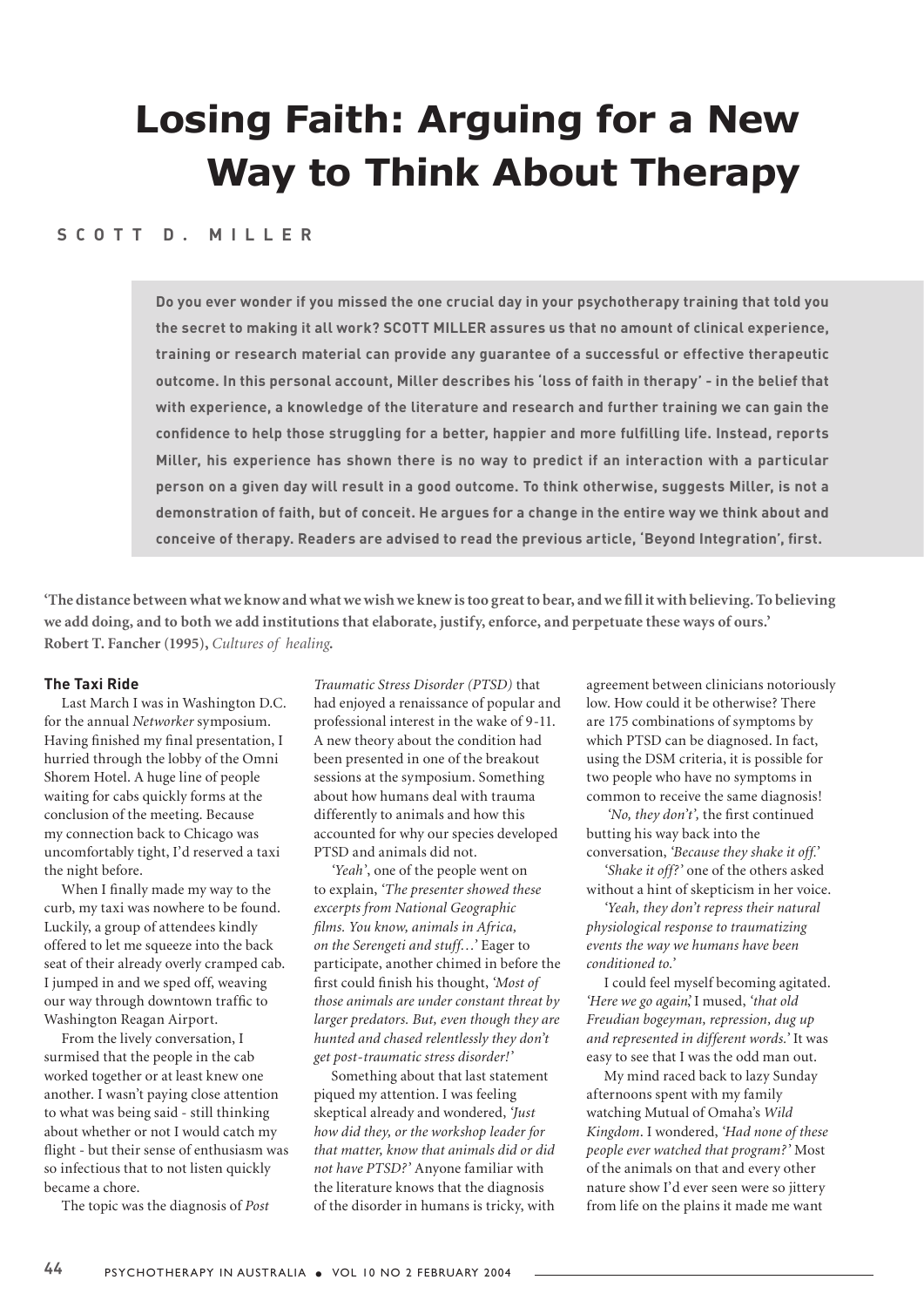to take medication. Heads up and heads down, constantly checking, first here and then there, always on the lookout for the thing that might eat them. If anyone on the planet suffered from PTSD, it was those animals.

I turned back to the window, distracted by my inability to recall the name of the host of *Wild Kingdom.* 

*'So, what did he say you should do?'*  one of the group asked, and the second speaker began describing the treatment. To me, it sounded like a variation of the old abreaction technique. You know, helping people *'discharge strangulated affects'* by having them revisit unresolved traumas. The only difference was the shaking that followed the recollection or reliving of a traumatic event.

At this point, *I* started shaking - my head that is, from left to right, and back again. *'No, no, no, no, NO',* I was thinking to myself with each turn. And if my response was any indication, it was clear that the 'shaking' theory was bogus. I certainly didn't feel any better. In fact, I was feeling more agitated.

*'Are you all daft?'* I wanted to scream. *'Use your heads, THINK CRITICALLY for Heaven's sake!'* Instead, looking out the window of the cab, I started imagining these well-intentioned practitioners trying out this 'new technique'. *'Let me see if I understand your new approach,'* the sarcasm now dripping from my thoughts, *'you are working on a disorder that no one can diagnose with any reliability, using a method for which there is no evidence of effectiveness, based on an animal analog that in all likelihood does not happen in nature, and organized around an old Freudian idea that was discredited years ago.'* I was on a roll now, the invective flowing out of me. *'Hmm. Sounds great. Sounds like the history of 'psycho' therapy…a never ending list of ephemeral fads applied to unspecified problems with unpredictable outcomes for which rigorous training is required. Great. Give it a go.'*

The intensity of my reaction took me by surprise. *'What was the matter with me?'* I wondered. It's not as if I'd never heard such things before. Our field was full of this stuff: lay on this couch, talk to an empty chair, sit on this person's lap, watch my finger wave back and forth, or one of my own contributions to the kooky cacophony, *'Pretend a miracle happens…'* 

Where I was cynical, however, my fellow travelers were inspired. In response to any objection I might raise, I could hear them say, *'Well, maybe you just don't work with enough of these people to see the value of the treatment.'* Then they would continue with the typical citation of the evidence used by clinicians to mute all such criticism: the much vaunted 'personal experience'. '*Have you tried it? I did, and it works.'* At least that had been my experience whenever I made my doubts public.

unsuccessfully for an answer, I pulled the airline magazine out of the seatback in front of me and began flipping through the pages. It was a mindless way to pass the time.

Before I knew it the pilot was announcing our 'final approach' into O'Hare. And that's when it hit me. I could feel my chest tighten at the thought. I wasn't burned out, depressed, or in the grips of a mid-life crisis. It was something much worse. I'd lost my faith. I no longer believed in therapy ...

**I wasn't burned out, depressed, or in the grips of a mid-life crisis. It was something much worse. I'd lost my faith. I no longer believed in therapy...** 

We pulled up to the curb at the airport. After paying my fare, I muttered a quick *'Thank you'*, and bolted for the terminal. Sure, my connection was tight but I also wanted to escape. Believe me, it was nothing personal. Of late, I'd been avoiding conversations about therapy whenever I could.

### **The Epiphany**

Seated aboard the plane I wondered, *'Was I depressed? In the midst of a midlife crisis perhaps?'* Then, watching the flight attendants run through the same safety demonstration I'd seen many times before, I thought *'Hell, maybe I'm just burned out.'* After wracking my brain

The weeks and months following my epiphany were particularly bleak. If I hadn't been depressed before, I was certainly on the verge now. I'd been in love with the field. Now, the passion and commitment that had sustained me for nearly two decades of work as a therapist was gone. I had no energy, no zest. I felt completely adrift, purposeless.

## **Looking Back, Moving Forward**

On reflection, I realized my struggle was nothing new, the conclusion I'd come to aboard the plane, foregone. From my earliest days in the field, I'd marveled at, envied even, the confidence that most therapists seemed to bring to

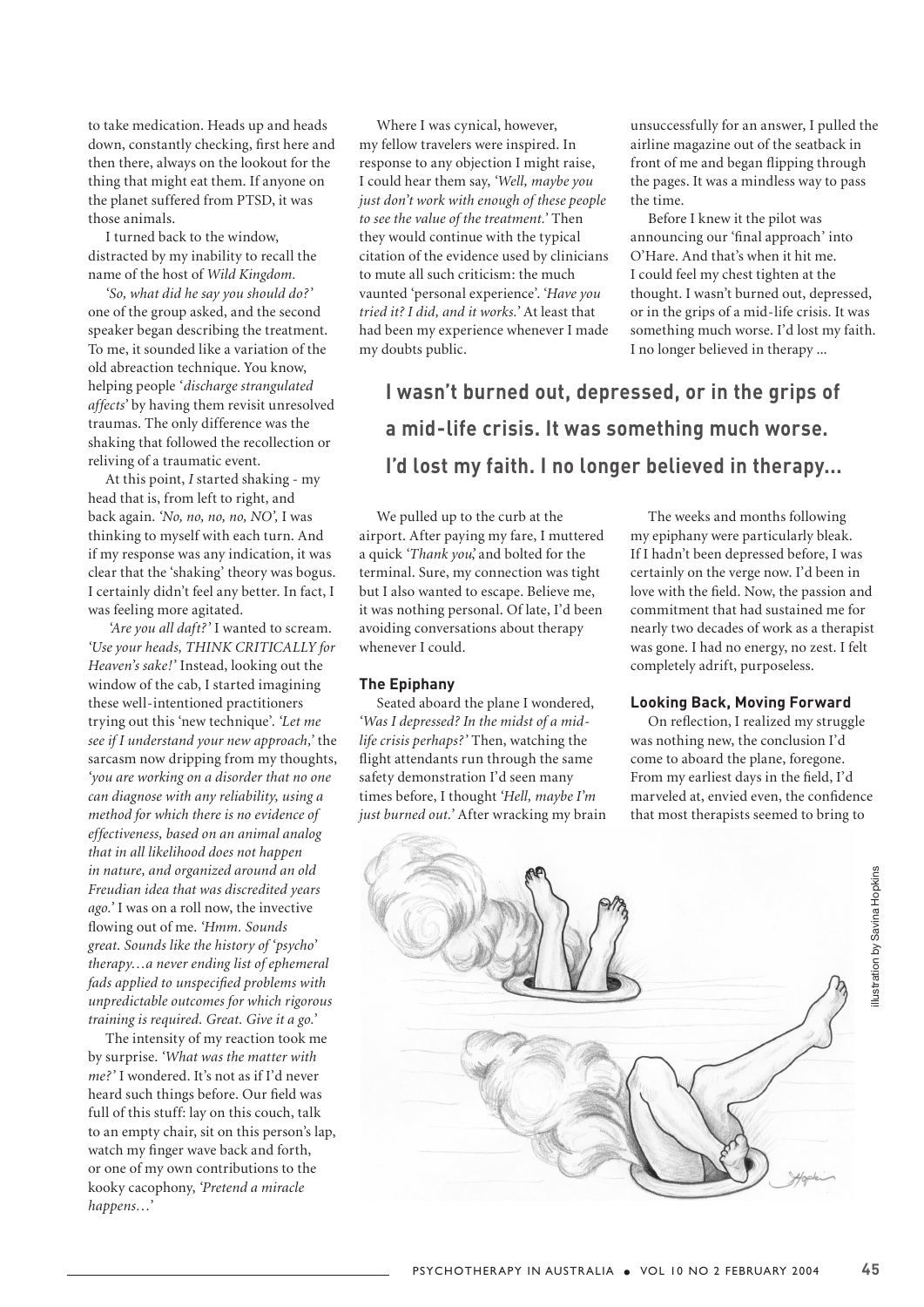their work. I had always been plagued by doubt, feeling, as I met with clients, that I'd missed the one crucial day in graduate school where they told you the secret to making it all work.

*'Just stick with it',* my clinical supervisor, Bern Vetter, would say whenever I voiced my uncertainty, *'everybody feels that way in the beginning.'*  At that point in my career the little experience I had made it abundantly clear that the practice of psychotherapy was a highly nuanced and complicated affair, requiring years of dedication and study to master. In short, it was not a profession for the impatient. The learning curve was long and steep. Given time, experience and, of course, further training, I had faith that the mountain could be scaled. Once on top, I'd be able

*time, it'll come.'* I appreciated Bern's patience and openness as my experience with other therapists wasn't always as sympathetic.

I continued to explore, reading books and combing through the research literature. I also went to see everybody who was anybody on the lecture circuit: Barber, Ellis, Haley, Satir, Minuchin, Michenbaum, Yalom, and Zeig - the entire therapeutic alphabet. As hard as I tried, however, my own work never seemed to equal that of these clinicians. Sometimes what I learned worked and other times it did not. On a few occasions, the new stuff I tried ended in unmitigated disaster.

 Why wasn't I getting 'it' the way others - my co-workers, supervisors, book authors and workshop presenters

**What therapists did worked. I'd seen it myself on numerous occasions. My faith in the process of therapy was not misplaced. The problem was that the particular way we worked appeared to have nothing to do with our effectiveness.**

to reach out with confidence and offer a helping hand to those struggling on their way up to a better, happier and more fulfilling life.

Looking back, I don't believe my work as a beginning therapist was necessarily bad. I made a concerted effort to do all the appropriate therapist-like things I'd been taught - maintaining an 'open' posture, reflecting feelings, avoiding advice giving, and so on. I arranged my office to resemble those of experienced therapists I knew and admired, adding warmth and ambience to the room.

For their part, my clients didn't complain. Still, I wondered, *'Could they tell that I didn't really know what I was doing? Did other therapists feel this way? If so, then why the hell didn't they talk about it? Was their seeming self-assurance merely a confidence game? If not, then what was the matter with me? Why didn't I get 'it' the way others seemed to?'* 

Bern would always counter, *'This is a time to experiment'*, in a reassuring voice. *'Try some things on for size, see what fits, what the client likes and doesn't like. In* 

- appeared to? Having always had a strong work ethic, I resolved to continue, reasoning that persistence would, as it often had in my life, eventually win the day. I still had faith.

I thought I'd died and gone to heaven when, shortly out of graduate school, I landed a job at the *Brief Family Therapy Center (BFTC)* in Milwaukee, Wisconsin. I'd been dreaming about working at the small, inner-city clinic ever since I read Steve de Shazer's *Key's to Solution in Brief Therapy* in one of the supervision groups I'd attended. In the first chapter of that book, de Shazer described being 'plagued' by the same question I struggled with, *'how do you know what to do?'* Seeking to answer that question was his stated raison d'être, the focus of his career and work at the center. I couldn't imagine a better workplace.

Forget what you know or have come to believe about solution-focused therapy. The mechanical version that exists today bears precious little resemblance to the work being done at the time I joined the staff. On the contrary, the

process at *BFTC* was fluid and dynamic, the atmosphere positively electric. We spent hours watching each other's work, staying late most evenings, and even showing up on the weekends to record, review and discuss sessions.

As time passed, the confidence I had long sought gradually began to build. I thought about my old supervisor, Bern. Now I recognized, or thought at least, he'd been right all along. With experience, it'd become easier to see patterns in the process, markers that helped me to understand what was going on, told me what would be best to say and do. Together with Insoo Berg, the co-director of *BFTC*, I even wrote about what I had learned in my first book, *Working with the Problem Drinker: A Solution-Focused Approach*. In what would become a pattern for me, I used the writing process to 'work through' and clarify my feelings about and understanding of the work.

I can still remember one of the first cases I watched at the Center. Brother Joel, a capuchin living and working with the downtrodden in Milwaukee, brought a thirty-something homeless man in for a session. The guy was so high that several team members and I actually had to come out from behind the one-way mirror and walk him around the room in order to keep him awake. All the while, Insoo continued to work, skillfully and patiently weaving a therapeutic conversation into the client's brief moments of lucidity.

Two years later, the man returned for a follow up interview. Honestly, we didn't even recognize him. Gone were the dirty and disheveled clothes, the smell and grime of the streets. In their place was a clean-shaven, even dapper looking, businessman. We learned that he was in a committed relationship and planning to marry in the near future. He was now the owner of a small business, had a home, his own car, and money in the bank. I can remember thinking that our former client was, in many respects, better off than me. And, all in a handful of sessions!

With experiences like these a regular occurrence, you can imagine my surprise when, in 1992, two independent studies failed to provide much empirical support for the work we'd been doing. Mind you, the reports did not say we were ineffective, merely that we were no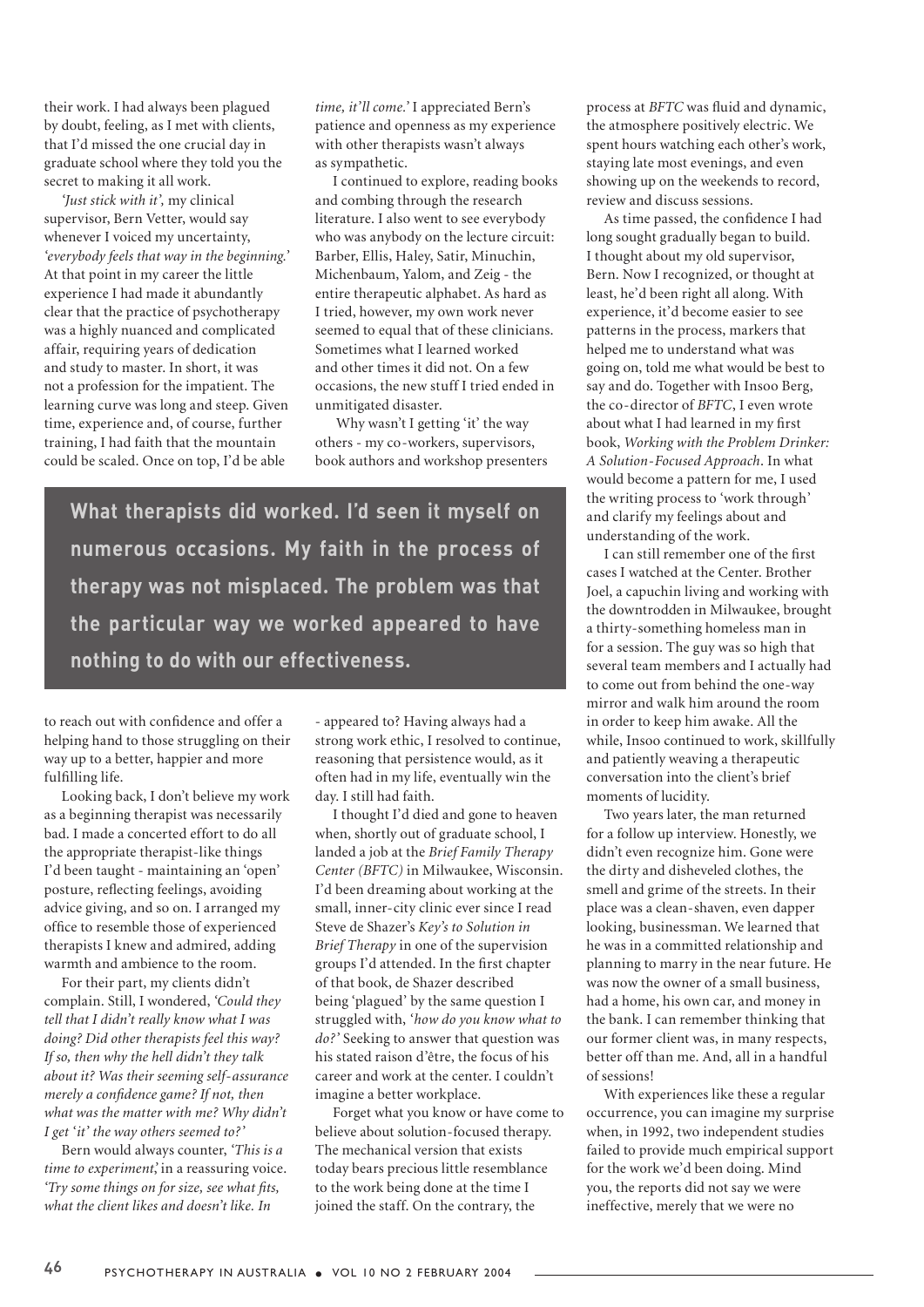more effective than any other group or treatment approach. Adding insult to injury, the same studies showed that we were not any more efficient either. In other words, we accomplished what we had in the same amount of time it took everyone else - a major blow, you can imagine, for a group known around the world as the *Brief Family Therapy Center*.

The bad news continued. In depth interviews with our successful clients revealed that the therapeutic map we'd spent so much time developing - including interviewing strategies, techniques, and end of session homework assignments and interventions - mattered little in terms of outcome. Indeed, although not reported in the published study, the only time our clients appeared to remember the technical aspects of our work was when they were experienced as intrusive and ineffective!

Needless to say, the sense of assurance that had been building since I'd joined the team at the Center was badly shaken. For months, I struggled to make sense of the results. The challenge, or so it felt to me at the time, was not to throw the proverbial baby out with the bath water.

I vowed not to let the results obscure the bigger picture. What therapists did worked. I'd seen it myself on numerous occasions. My faith in the process of therapy was not misplaced. The problem was that the particular way we worked appeared to have little or nothing to do with our effectiveness.

In this regard, the two studies at *BFTC* had left me far from clueless about the ingredients of successful therapy. High on the list of strong predictors of a good outcome were the quality of the therapeutic relationship, the strengths and resources of the client, and the person of the therapist. The latter finding was particularly interesting. Despite the fact that all of the therapists at the center were practicing the same approach, outcomes varied considerably and consistently from one therapist to another. Most surprising of all, the two most effective therapists at the clinic were graduate students!

### **Revisiting Old Ground**

Spending time in the stacks and periodical section at the University of Wisconsin, Milwaukee, I soon rediscovered a whole body of research confirming what we'd found at *BFTC*. I say rediscovered because I had been exposed to the findings as a graduate student: the particular model a clinician used simply didn't matter. Dating back over fifty years, with few exceptions, partisan studies originally designed to prove the unique and specific effects of a given method found no difference in outcome between approaches.

 Writing on this very subject back in 1936, Saul Rosenzweig, a psychologist in the same graduating class at Harvard as B.F. Skinner, suggested that the similarities rather than the differences between competing treatment models accounted for their effectiveness. Being a Lewis Carroll scholar, he labeled his findings, *'The dodo bird verdict'*, borrowing a line from *Alice's Adventures in Wonderland* that reads, *'All have won and therefore all deserve prizes.'*

Picking up where Rosenzweig left off, Jerome Frank argued in 1963 in his highly influential book, *Persuasion and Healing: A Comparative Study of Psychotherapy*, that Western therapies worked in precisely the same way and for the same reasons as healing rites across a variety of cultures. Whether practicing as a licensed therapist in Milwaukee or a shaman in the jungles of Papua, New Guinea, healers inspired hope, giving people plausible explanations for their pain and rituals to ease their suffering.

By the 1980's, the quest to identify a group of common factors underlying effective psychotherapy had come full circle. Based on forty years of data, researcher Michael J. Lambert identified and even estimated the contribution of four pantheoretical contributors to success. As we'd found in the studies at *BFTC*, the therapeutic relationship and client emerged as large contributors to success - accounting for a stunning 70% of the variance in treatment outcome. Coming in last place - tied for insignificance with placebo factors - was the particular model or technique a therapist happened to use, contributing a paltry 15%.

Early in my training, I'd been exposed to and dismissed the research on the common factors view for a number of reasons. First, it wasn't sexy. After all, how stimulating is the idea that all models work equally well and for essentially the same reasons? What about transference? The Oedipal complex? Denial? What about defense

mechanisms, insight, family structure, systems theory, double binds, indirect suggestions, paradox, self-disclosure, the DSM, confrontation, empathy, congruence, getting in touch with your feelings, talking to an empty chair, dysfunctional thoughts, self sabotage, and the biochemical imbalance? What about all those important things they taught me in school?

Being cast as our culture's equivalent to a shaman was another reason for dismissing the common factors perspective. Sure, I knew there were those in the field who readily identified their work with native forms of healing, but I didn't see these people accepting chickens in lieu of cash for their services. No sir, they were right there alongside all the other therapists, trading on their professional credentials, and filling in their forms in order to receive insurance reimbursement. Anyway, I was a scientist. I'd been to college and I was going to graduate school. When I finished, my diploma would read 'Doctor', not witch doctor.

With each of my professors committed to one model or another - eclecticism was especially disdained-I'd quickly forgotten about the research supporting the common factors. Yet, there I was, some nine years after starting graduate school and three years post Ph.D., feeling a little like a kid who has just learned that his parents bought and placed all those presents under the Christmas tree. Sure, the end results were the same but Santa was dead, better said a fiction. In short, there simply was no magic in the method, no missing ingredient, no right way to do therapy.

### **The Comfort of Companions**

As luck would have it, three months before my tenure at *BFTC* came to an end, I met Mark Hubble and Barry Duncan. We all happened to be in Washington D.C. attending and presenting at the annual *Family Therapy Networker* conference. Listening to them speak was like finding my two long lost brothers. Several times during their presentation, I was tempted to jump up and scream, 'GROUP HUG!' and lead the audience in several rounds of 'Kumbyya'. Thankfully, I resisted the urge. Instead, I asked them to join me for a beer at Murphy's Bar across the street from the conference venue.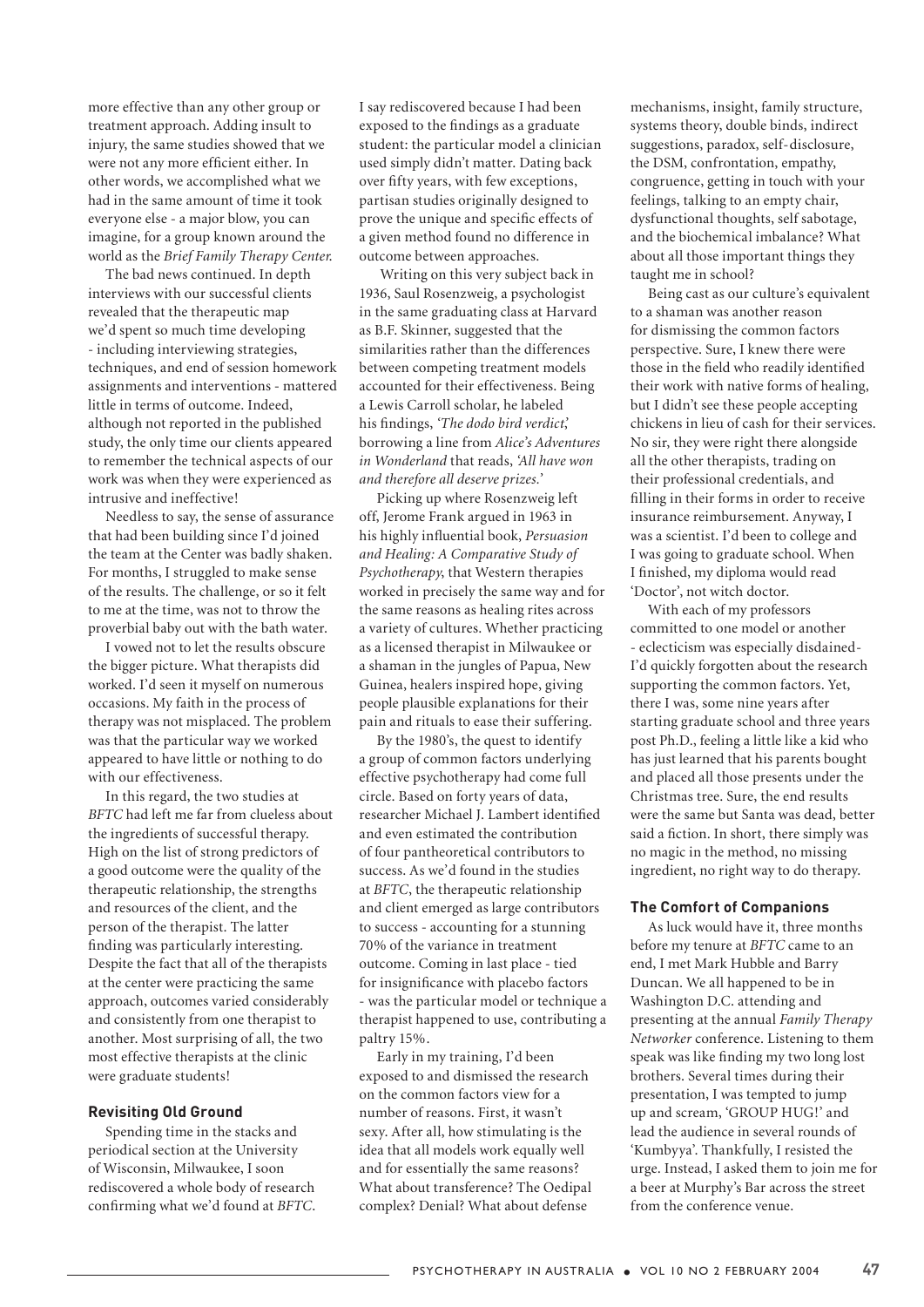We talked about the problems and challenges facing the field including, the rapid proliferation of new methods and techniques, claims about the effectiveness of particular approaches, and the ever-widening number of behaviors and concerns cast as problems requiring treatment. We also talked about the field's flagging fortunes. By this time, many therapists were feeling the pinch, struggling to make ends meet. The golden age of reimbursement had vaporized in the mushroom cloud of managed care. As a result, psychotherapists were fast becoming what Nicholas Cummings had predicted nearly a decade earlier, that is *'poorly paid and little respected employees of giant healthcare corporations.'* 

The public's appetite for mental health services also appeared to be changing. For example, the self-help section at local bookstores - once jammed with lattesipping, self-help junkies - suddenly dwindled, within a short period going from several aisles to one frequently disorganized and poorly stocked shelf. Meanwhile, average Americans were trading away their mental health benefits at alarming rates during contract negotiations with employers. Apparently, change in the pocket is worth two therapists in the bush.

In relatively short measure, the discussion shifted. We were not cynics. We were pragmatists who believed in therapy. So, in relatively short measure, we were talking about solutions. All agreed that the field did not need another model of therapy. Depending on how one counted, anywhere from 250 to 1000 approaches already existed. What clinicians from differing therapeutic orientations might benefit from, we reasoned, was a way of speaking with each other about the critical ingredients - about what works - in helping relationships. Our different cultures and languages had left us Balkanized as a field, unable to share, fearful of crossing theoretical boundaries, even distrustful of one another.

Notes scribbled on a cocktail napkin turned into a flurry of articles and three books, including *Escape from Babel*, *Psychotherapy with 'Impossible' Case*s, and *The Heart and Soul of Change*. To be sure, all were works in progress, as much statements about our development as clinicians, as they were summaries of the research about 'what works in treatment.'

Using the common factors as a bridge between treatment approaches, we spelled out a basic vocabulary for *'a unifying language for psychotherapy practice.'* In essence, we were advocating for a kind of informed eclecticism. Rather than being dedicated to a single model or approach, we argued that therapists could avail themselves of any technique, strategy, or theory as long as it empowered one or more of common factors and, importantly, made sense to the client. With regard to the latter, the research was clear: therapy was much more likely to be successful when it was congruent with the client's goals for treatment, ideas about how change occurs, and view of and hopes for the therapeutic relationship.

Our message apparently struck a chord with clinicians. The books sold very well. In fact, the *Heart and Soul of Change* became one of the publishers best selling volumes ever - going on to win the Menninger prize for scientific writing. Feedback at workshops was also positive - glowing even. Heady stuff. On reflection, however, I decided that the response was not all that surprising. After all, figuring out how to use the knowledge and skills one had to meet the needs of individual clients was what practicing therapists did. If nothing else, it was good business practice.

In my own work, I was making a concerted effort to follow the advice we were giving to others: literally, to put the client in the driver's seat of treatment. More than ever before, I worked hard at setting aside my own ideas and objectives, purposefully attempting to organize the treatment around the client's goals and beliefs. I spent more time listening and less time talking or asking 'purposeful' questions. I also made sure that the suggestions I gave, and any interventions I used, were derived from the interaction.

## **The Illusion of Progress**

As much clinical, empirical, and even common sense as our ideas made, ultimately, they did not make that much difference. Outcomes did not improve. Why? To begin, we'd forgotten, or at least set aside, some troublesome facts. From the outset, we'd been aware of the paradox inherent in any attempt to use the common factors to make specific

decisions about day-to-day practice. In truth, there is and can never be an approach to therapy based on the common factors because the factors are, by definition, common to all approaches!

Of course, we'd hoped that presenting the factors as principles rather than mandates would circumvent the problem, providing therapists with a flexible framework for tailoring treatment to the needs of the individual client without creating yet another model of treatment. After all, the research showed that clinicians believe that their skill in selecting therapeutic techniques and applying them to the individual client is responsible for outcome. Unfortunately, the data indicate otherwise. Confidence in our ability to choose the right approach for a given client is simply misguided. Indeed, when combined with other studies showing little or no effect for training or experience on treatment outcome, the hope we'd felt at the outset of our work began to feel painfully naïve.

Around this time, I stumbled across an article I'd read a few years earlier while preparing to write *Escape from Babel*. A psychologist named Paul Clement had collected and published a quantitative analysis of outcomes from his 26 years of work in private practice. The results had alternately intrigued and frightened me. The good news was that 75% of his clients rated improved at the end of treatment, and quickly. The median number of sessions over the course of his long practice was 12. The bad news, however, was particularly bad in my opinion. In spite of believing - in fact *'knowing'* that he'd *'gotten better and better over the years'* the cold, hard fact of the matter was that he was no more effective at the end of his career than he'd been at the beginning.

At this point, I recognize some readers might be thinking, *'Hey, Scott, don't miss the big picture here! What Clement did with his clients not only worked, but also worked in a relatively short period. So what if this clinician did not improve over time?'* Who can argue with success? However, if we are to move forward to better, more effective practices, we need to understand why therapy works. The devil or for that matter, the saint, is in the details. The tradition of the field to pile model upon model and technique upon technique, year after year, has not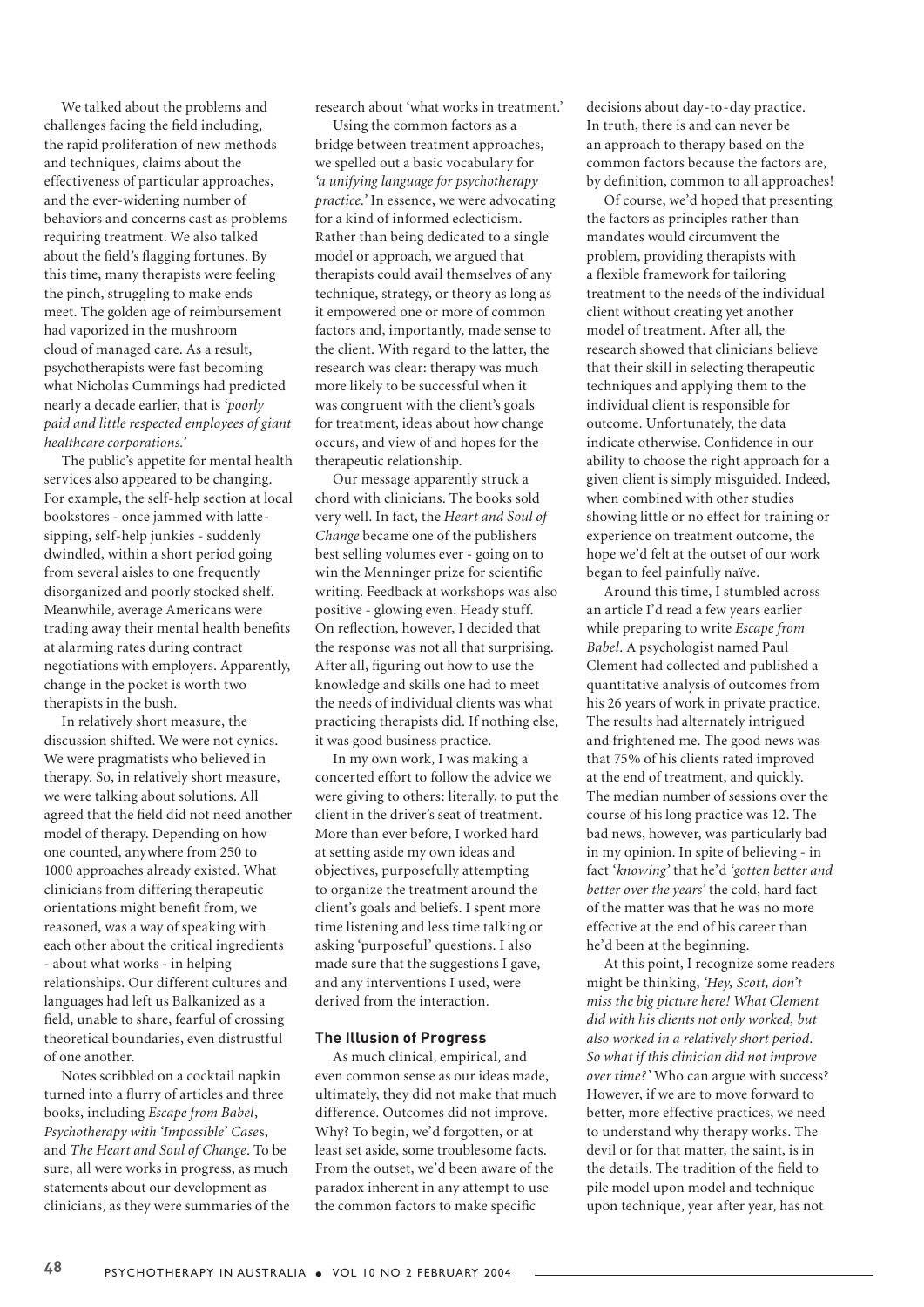answered the question. It deceives all of us into believing, as did Clement, that we are getting better when in fact we are not. An illusion of progress, in the end, is hardly progress.

And then the cab ride. The lightening rod. The flashpoint. The final straw that broke this therapist's back. Alas, it seemed that we therapists would believe almost anything. The 'shaking treatment' notwithstanding, the entire history of our field was proof.

## **Fashions of the Field**

So, in the 60's, the royal road to mental health was *'getting in touch with your feelings'*. Carl Rogers was the man of the moment, the Carkuff and Truax Scales, the standard of good care. Approaches that promised to liberate people's emotions from what experts claimed was 'culturally imposed bondage' to the intellect - T-Groups, Nude Marathon Group Therapy, Gestalt, Primal Scream and the like - emerged and flourished.

Just as studies were beginning to show a high casualty rate among clients in some of these popular experiential

treatments, the field's interest in 'letting it all hang out' was reigned in and zipped up. From feelings, the field switched to behaviors and thoughts, then to dysfunctional families. Skinner, Beck, Minuchin, Palazolli, and Beatty among others, became icons; systematic desensitization, confrontation of dysfunctional thoughts, and self-help groups the best practice. The process only continues, morphing most recently from the 'decade of the brain', into a 'greatest hits of the field' version known as the 'biopsychosocial' approach. The so-called 'energy therapies' are all the rage; drugs plus evidence-based psychotherapies now considered the 'brew that is true'.

With the speed of therapeutic 'developments' rivaling changing skirt lengths and lapel widths on a French fashion runway, who could trust anything the field said? We were like the weather. If you didn't like the way things were, all you needed to do was wait five minutes. Chances are we'd be saying something different. Remember the multiple personality disorder craze? Where have they all gone anyway?



WILEYONOUSEQUITUR.COM

WWW.HON-SEQUIVE.COM

I'd completed one of my first clinical placements at a hospital that had an entire wing of an inpatient unit dedicated to treating people with 'Dissociative Disorders'. The 'multiples' were coming out of the woodwork. It seemed like an epidemic with the average daily census at the unit exceeding the total number of cases reported in the literature over the last 100 years!

I could go on and on. In fact, all the way back to Benjamin Rush's time more than 300 years ago. With the same aplomb that we modern helpers tout the benefits of passing fingers back and forth in front of peoples eyes at regular intervals - don't forget the 'cognitive weave' now or it won't work - the experts of the day were reporting *'significant improvement'* and *'a return to normal life'* in the majority of suffers tied to a wooden plank and spun into unconsciousness, or blindfolded and dropped unexpectedly through a trap door into a tank of freezing water. Of course, we'd like to think that we're different, that we've come along way since then, are more advanced now. And yet, that has been the claim of every generation to come along. Simply put, it is an illusion. The same research that proves therapy works shows no improvement in outcomes over the last 30 or so years. In short, we keep inventing the wheel; each era framing the causes and cure within the popular language and science of the day.

#### **More Placebo Than Panacea?**

In the weeks and months following that fateful cab ride, I seriously considered leaving the field. But what, I wondered, would I do for a living? I was in a dilemma. Faith is an important component of effective clinical work. Researchers refer to it's role in treatment as 'allegiance effects', noting that therapists' belief in the efficacy of their particular approach has an 'enormous impact on outcome' - three to four times that of adherence to a particular model or approach! Alas, therapy was more placebo than panacea, its power vested almost completely in the participants rather than the methods. My problem, of course, was I no longer believed.

Initially, I was hesitant about sharing my experience with other clinicians. I'm glad I eventually did as I quickly learned I was not alone. A few were even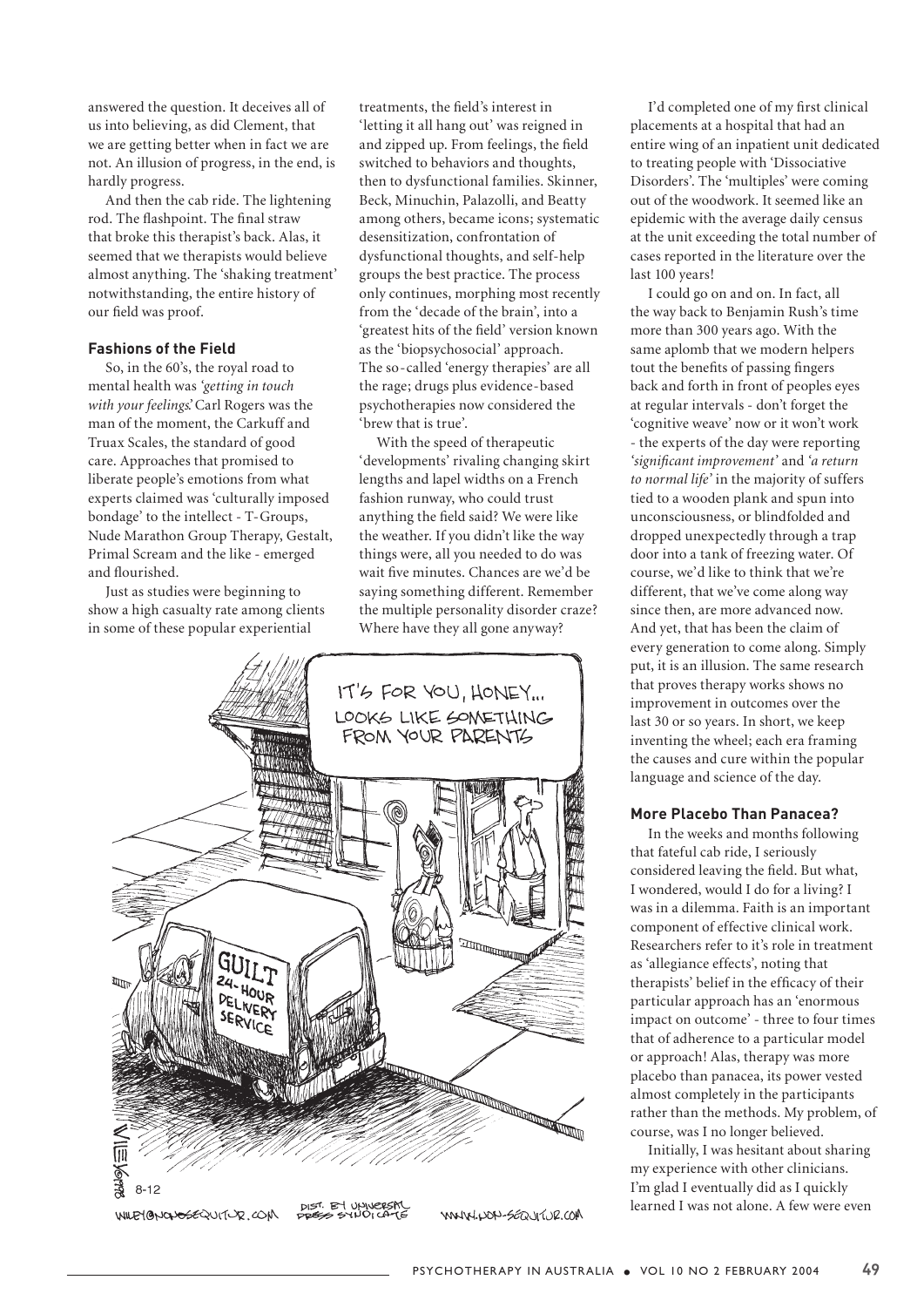more discouraged than I was. Others still believed in therapy, but had grown weary of the hype attached to it. To these experienced therapists, the field lacked a memory. The old and forgotten frequently passed as new and the new just wasn't that different. For many, what had started out as much a calling as a vocation had in time become drudgery, just another job.

## **The Therapist's View**

Although such findings may seem contradictory given the general efficacy of psychotherapy, they are not all that surprising. As a field, we have been preoccupied with ourselves, with what we're doing or supposed to do. As such, professional discourse has been and continues to be dominated by questions about the best, the right and the most effective way to do therapy, about the latest and greatest theory or technique, or about what will give us an edge in the mental health marketplace? Put bluntly, almost everything written by and for clinicians gives the mistaken impression that we are in the therapy rather than client satisfaction and change business.

Sadly, for all the competition, genuflecting, and moaning about what therapy is, precious little attention has been paid to the client's experience. No one in the cab that day, for example, asked, or even considered, what a client might feel about shaking like a wild animal. Would it be humiliating? Degrading? Helpful? Or, just plain nonsensical? Neither was there any discussion of what the client wanted, what they might like. No, it was all about us. Now, we knew what to do, what they needed. Even all the recent talk about client strengths and collaborating with clients smacks of 'us'. Again, we are in charge, this time liberating client strengths and deciding that collaboration is a good idea. In fact, that's what my journey as a therapist had been about from the outset: me, me, me.

Frankly, shifting my attention, changing the focus of my search away from me and toward the client, is what kept me from abandoning the field.

## **Is Client Feedback the Key?**

Over the last few years, my colleagues, Barry Duncan and Mark Hubble, and I have been working on formal ways for bringing the client's experience into the

process of therapy. It's not a new idea, I'll admit. For decades, successful businesses have been seeking and utilizing feedback from their consumers to develop, design, and improve existing products. They know that being out of touch with consumers - even for a moment - risks losing out to the competition. And yet, aside from repeated admonitions to 'listen' and the occasional pre and post satisfaction questionnaire, day-today clinical practice lacks any formal, ongoing, or systematic use of client feedback.

procedures. In fact, the individual clinicians were completely free to engage their individual clients in the manner they saw fit, limited only by their own creativity and ethics.

Two large healthcare companies have moved in this direction and have eliminated the 'paper curtain' that has been drawn over modern clinical practice. All I can say is, *'It's about time'*, as none of these time-consuming activities have any impact on either the quality or the outcome of treatment.

Other intriguing results emerged.

**I'm arguing for nothing less than a change in the entire way we think about and conceive of therapy.** 

Our own work is based on two consistent findings from the research literature:

1. clients' ratings of the therapeutic relationship have a higher correlation with engagement in and outcome from psychotherapy, than the ratings of therapists;

2. a client's subjective experience of change early in the treatment process is one of the best predictors of outcome between any pairing of client and therapist, or client and treatment program.

Given these results, we simply ask clients to complete two very brief, but formal scales at some point during each session - one, a measure of the client's experience of change or progress between visits, the other an assessment of the relationship. The entire process takes about 2-3 minutes per visit.

At this point, we've collected client feedback on some 12,000 cases - significantly more when our data is combined with that of other researchers following a similar line of inquiry using different measures. Consistent with the results from previous studies, we've found that the particular approach a clinician employs makes no difference in terms of outcome, including medication. On the other hand, providing real time feedback to clinicians has had a dramatic effect. Over a six-month period, success rates skyrocketed, improving by 60%. More important, these results were obtained without training therapists in any new therapeutic modalities, treatment techniques, or diagnostic

Recall the study cited earlier about the superior outcomes of the two novice therapists at the *Brief Family Therapy Center*? Combing through our own data looking for factors accounting for success, we noticed dramatic differences in outcome between therapists. Most, by definition, were average. A smaller number consistently achieved better results and a handful accounted for a significant percentage of most of the negative outcomes.

Similar differences were observed between treatment settings. Clinics that were in every way comparable - same type and severity of cases, clientele with similar economic, cultural, and treatment backgrounds, staff with equivalent training and the like - differed significantly in terms of outcome. When it comes to psychological services, it appears that unlike medicine, 'who' and 'where' are much more important determinants of success than what treatment is being provided.

If you are wondering what accounts for the variation in outcome between therapists and treatment settings, you're not alone. We did too. Yet, after parsing the data in every conceivable way, we came up largely empty handed. We did notice that therapists who were the slowest to adopt and use the scales had the worst outcomes of the lot. If the feedback tools are viewed as a 'hearing aid' this may mean that such clinicians didn't listen, in fact were not interested in listening to the client. One therapist claimed that his *'unconditional empathic reception'* made the forms redundant.